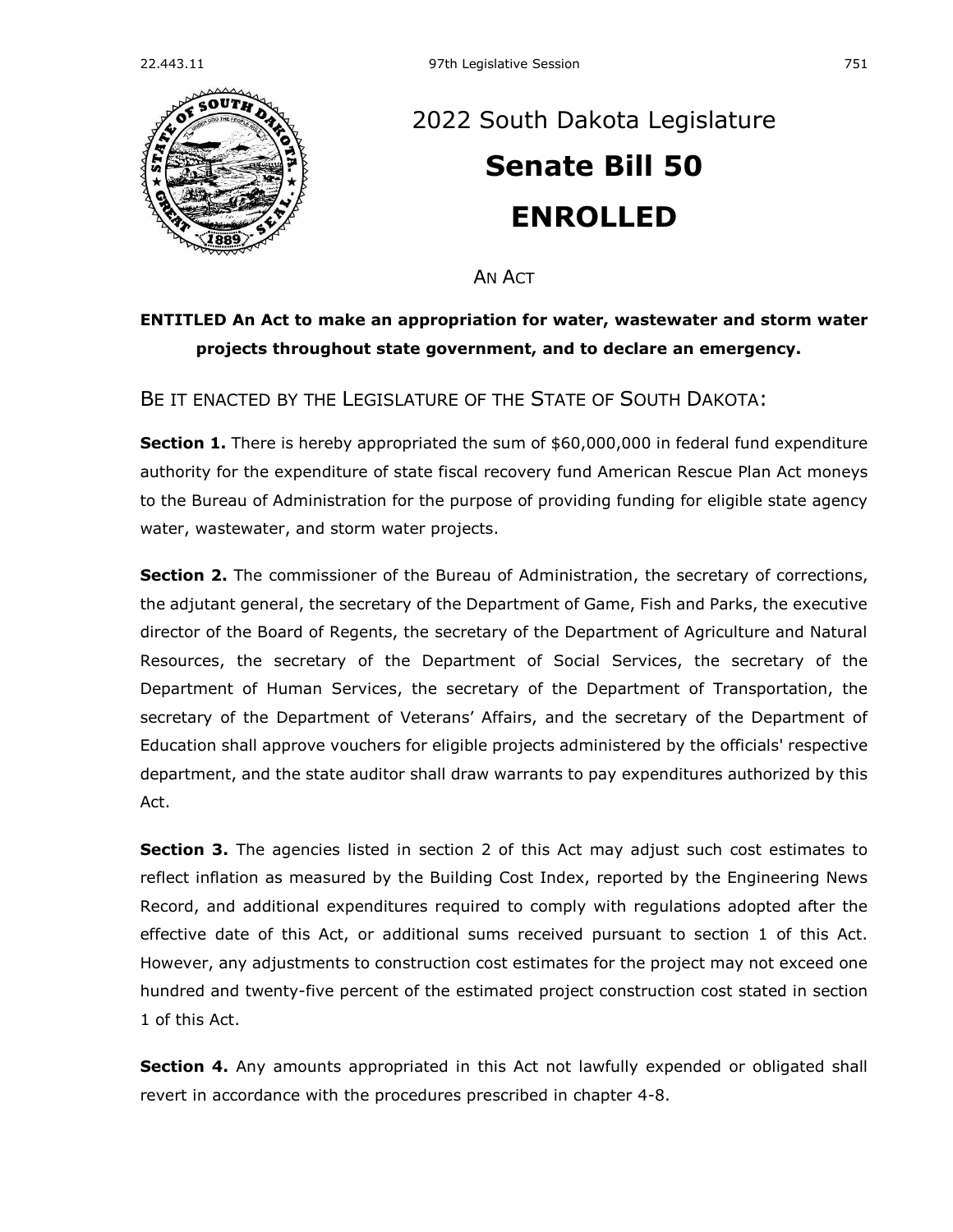**Section 5.** Whereas, this Act is necessary for the support of the state government and its existing public institutions, an emergency is hereby declared to exist, and this Act shall be in full force and effect from and after its passage and approval.